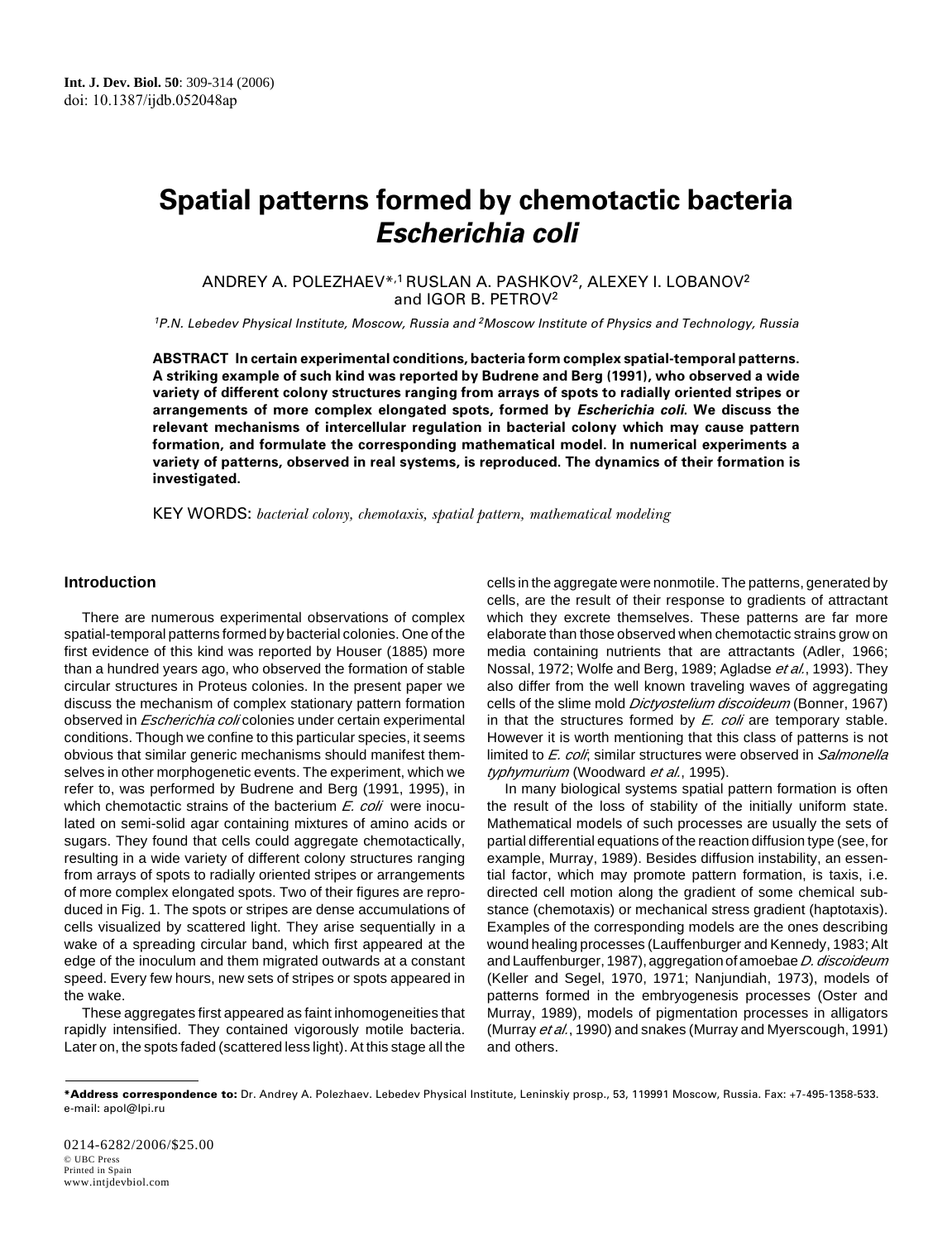

**Fig. 1. Two examples of patterns of bacteria E. coli in experiments by Budrene and Berg (1991)**. Radial alignment of spots **(A)** and radially oriented stripes **(B)**.

A number of mathematical models have been developed in order to explain the formation of ordered spatial patterns in colonies of motile bacteria. The model for pattern formation in bacterial colonies, suggested by Budriene *et al.* (1988), was based on the essential assumption of the delay in the cell response to external signals. This model was able to explain the formation of consequent concentric rings of high cell density in the course of bacterial colony growth, but failed to explain more complex patterns observed in experiments. The reason of this failure is quite clear from the present-day point of view: chemotactic response of bacteria to the gradients of attractants, produced by the cells themselves, was not taken into account, as its significance for pattern formation has been brought out clearly later (Budrene and Berg, 1991, 1995). The role of chemotaxis in pattern formation by motile bacteria was examined in a number of consequent models (Bruno, 1992; Woodward *et al.*, 1995; Ben-Jacob *et al.*, 1995; Tsimring *et al.*, 1995; Tyson, 1996; Brenner *et al*., 1998; Mittal *et al.*, 2003). Woodward with colleagues (1995) suggested a model which successfully explained the patterns formed by motile *S. typhimurium.* However, the kinetics of formation and the very structures in this case are much different from those observed in *E. coli* colony, in particular, pattern formation is preceded by the uniform spread of bacteria all over the Petri dish, which noticeably simplifies the shape of the model.

In other models in order to reproduce numerically the observed patterns some rather artificial assumptions were made, such as existence of a second repellent field or the autocatalytic production of attractant triggered by waste (Ben-Jacob *et al*., 1995;



**Fig. 2. The moving ring of vegetative cells.** Black color corresponds to high cell density. Parameters used in simulations:  $\alpha = 16$ ,  $\mu = 2$ , B = 8, A = 20, nlim = 10, G<sub>0</sub> = 0.65, D<sub>n</sub> = 0.4, Ds = D<sub>c</sub> = 1,  $\gamma$  = 0.05,  $\sigma$  = 0.1,  $s^*$ =0.1867, S = 0.25, N = 1.5.

Tsimring *et al.*, 1995) which were not supported by experimental data. Because all of these studies produced pictures that look qualitatively like the experiments, it is unclear which specific features are responsible for the pattern formation.

A qualitative step in the understanding the nature of complex patterns formed by motile *E. coli* cells was made by Brenner *et al*. (1998), who systematically analyzed the mechanisms of bacterial interaction and outlined the basic principles of modeling.

In the present paper we will first discuss in more detail experimental data, then outline the basic principles of the model and formulate the corresponding equations. Finally we will present results of numeric simulations and compare them with experimental observations.

#### **Experimental background**

Under normal conditions, an *E. coli* cell consists of an elongated body, to which several flagella are attached. Each flagellum is propelled by a rotary motor. There are two modes of operation of this motor, clockwise and counterclockwise. When the individual flagella rotate counterclockwise, they form a bundle and this bundle propels the bacterium forward; when the flagellum turns clockwise, the motions of the individual flagella are independent of each other, causing the cell to randomly change its orientation (Berg and Brown, 1972).

The environment must contain chemicals so that the bacterium can live and function normally. Bacteria require a carbon source, an energy source and inorganic salts. Typical assays for motility are engineered so that there are sufficient nutrients for normal survival; if, however, these nutrients are used up, there can be transitions in the internal state of the bacteria, affecting their motion. A common environmental response is chemotaxis (Pfeffer, 1884; Stock and Surette, 1996), in which cells move up an external chemical gradient. For *E. coli*, chemotaxis occurs by constant sampling of attractant as they move. Careful measurements demonstrate that the bacteria compute a weighted difference between the amount of attractant that binds to their receptors during the previous second of motion and the amount of attractant that has bound during the three preceding seconds (Segall *et al.*, 1986). The weighting function used for this computation was directly measured in impulse response experiments on single bacteria. When the convolution of the weighting function with a stimulus is positive, the probability of tumbling decreases; this effectively increases the length of runs in directions of increasing attractant gradient.

The combined effect of the physiological and chemotactic responses of the bacteria motion results in nontrivial collective behaviors, which have been the focus of inquiry since Adler's introduction of assays in which *E. coli* move in migrating "bands". In Adler's experiments, the bands form when cells of *E. coli* are placed in an environment containing substances (oxygen, amino acids, etc.) that the bacteria both consume and respond to chemotactically. The consumption of the substance generates an attractant gradient, which provokes chemotaxis. The net response is a well-defined band of cells moving across a capillary tube or a Petri dish (Adler, 1966, 1969).

Budrene and Berg (1991, 1995) found conditions in which more complex patterns can form in an environment that is chemotactically inert. In contrast to Adler's experiments, the environ-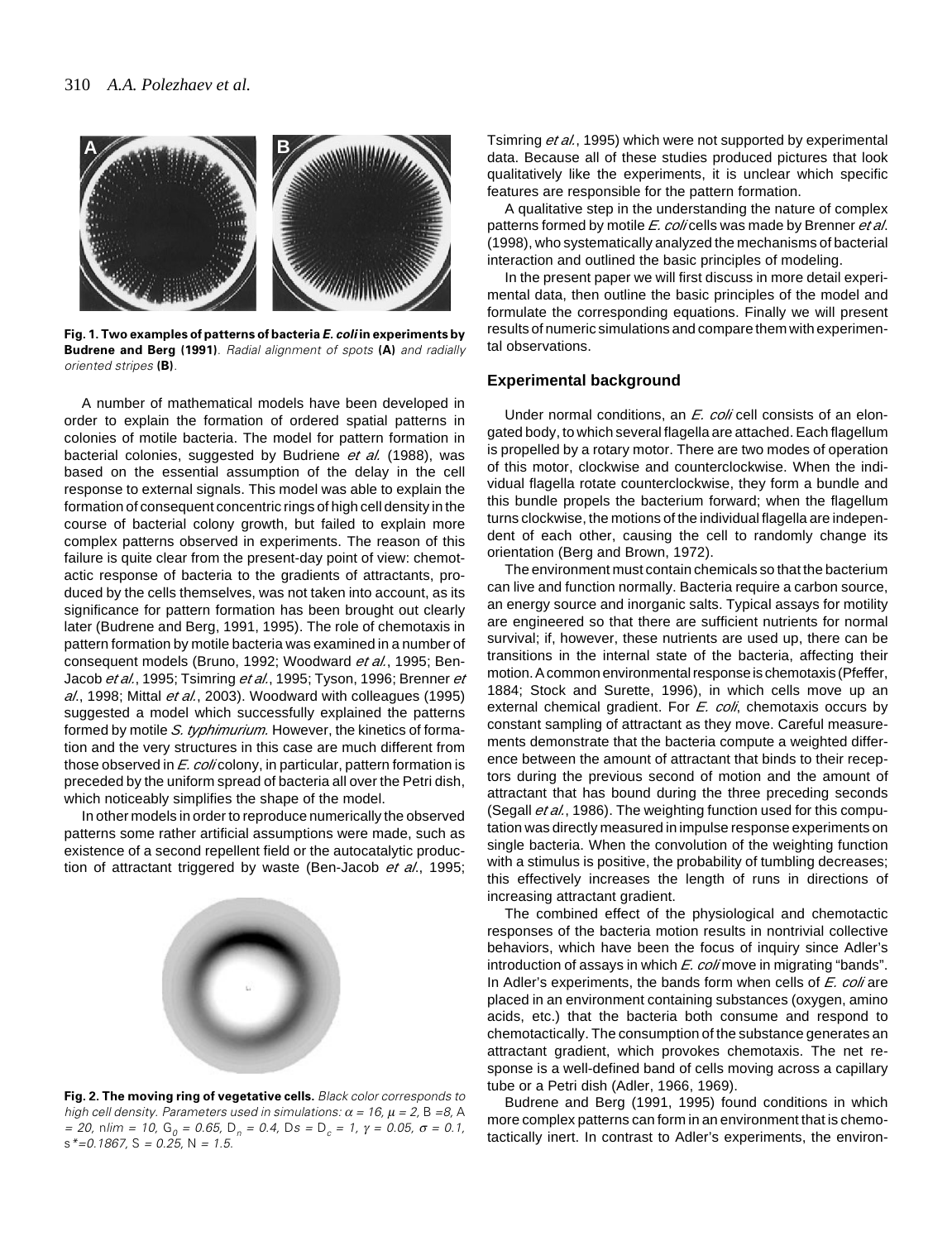

**Fig. 3. Examples of patterns obtained numerically. (A)** A radial pattern. Parameters used in simulations:  $\alpha = 16$ ,  $\mu = 2$ , B = 8, A = 20, nlim = 9, G<sub>0</sub> = 0.65, D<sub>n</sub> = 0.4, Ds = D<sub>c</sub> = 1, γ = 0.11, σ = 0.1, s \*=0.225, S = 0.8, N = 0.95. **(B)** A hehagonal pattern. Parameters used are the same ones but nlim =  $10. s^* = 0.1867$ , S = 0.35.

mental conditions induce the bacteria to excrete an attractant (aspartate) toward which they undergo chemotaxis. The excretion of attractant means that there is effectively a long-range interaction among the bacteria. These conditions produce patterns that are dramatically different from Adler's initial experiments. Typical experiments are performed on agar plates, in which the agar concentration is low enough that the bacteria can move freely. The type of pattern depends strongly on the amount of a single carbon and energy source (succinate) that is uniformly distributed in the dish. Exposure to succinate is required for bacteria to perform intracellular reactions producing the attractant. At low succinate concentrations, the bacteria originate in the center of the Petri dish and form a swarm ring that propagates toward the boundary. At higher succinate concentrations the swarm ring destabilizes and produces a symmetrical array of dense compact structures called aggregates. When cells are grown in semi-solid agar they form symmetrical arrays of spots or stripes that arise sequentially. On the other hand, when cells are grown in a thin layer of liquid medium on a single carbon source, spots appear synchronously, more randomly arrayed. Microscopic examinations of the growing colonies revealed at least two morphologically distinct bacterial states: classic rod shaped motile cells (we will refer to them as vegetative bacteria) in the peripheral area and clusters of non-motile cells (referred to as anabiotic cells) in the central area of the colony.

### **The model**

Now we will formulate a mathematical model based on the assumptions, which follow from the experimental data mentioned above. Our aim is to reveal the most essential properties of the bacterial colony which ensure the formation of patterns, observed by Budrene and Berg (1991, 1995), thus the model is to be as simple as possible.

The experiments described above suggest that the developing structure is formed by clusters of non-motile non-dividing cells. In other words, this structure is neither dynamic nor self-sustaining (in contrast to a dissipative structure). In all instances the pattern results from the propagation of a pulsatile wave of bacterial biomass growth. The passage of this wave leads to a non-uniform spatial distribution of cell density which is fixed due to the

transition of vegetative bacteria to clusters of anabiotic bacteria. Thus the time-related constancy of the resulting spatial structure is due to the non-motility of clusters and cessation of division of the constituent bacteria. In fact the pattern is laid down on the moving front of the growing bacterial colony due to the instability of vegetative cell distribution. This instability is the result of the chemotactic response of bacteria to the attractant (aspartate), produced by the vegetative cells themselves. The rate of the attractant production depends on the amount of a single carbon and energy source (succinate), consumed by bacteria.

Thus the essential variables of the model are densities of vegetative (*n*) and anabiotic (*n1*) cells, attractant (*c*) and nutrient (*s*) concentrations. The corresponding model has the following form:

$$
\frac{\partial n}{\partial t} = \frac{G_0 s}{s + \sigma} n - \gamma n \Theta(n) \Theta(n + n_1 - n^{\text{lim}}) - \alpha \nabla \left( \frac{n}{(c + \mu)^2} \nabla c \right) + D_n \nabla^2 n,
$$
\n(1)

$$
\frac{\partial n_1}{\partial n} = \gamma n \Theta(n) \Theta(n + n_1 - n^{\text{lim}}),\tag{2}
$$

$$
\frac{\partial c}{\partial t} = A(s)n - Bc + D_c \nabla^2 c,\tag{3}
$$

$$
\frac{\partial s}{\partial t} = -\frac{G_0 s}{s + \sigma} n + D s \nabla^2 s,\tag{4}
$$

$$
A(s) = \begin{cases} A_0 s, & s \ge s^*; \\ A_0 s^*, & s < s^*. \end{cases}
$$

In Eq. (1) the term  $G_0$  *sn/(s+σ)*, corresponding to cell division, takes into account two experimental facts: the slowing down of the growth rate for low nutrient concentrations and its finite quantity for high concentrations. The term γ*<sup>n</sup>*Q*(n)* Q*(n+n1 -n* lim*)*, entering Eqs. (1) and (2), describes the transition of vegetative cells into anabiotic form due to the increase of local cell density. The transition starts when the total cell density reaches the value *n*lim. In the equations it is ensured by the corresponding Heaviside function Q*(n+n1 -n* lim*)*.

Two other terms in Eq. (1) describe cell motility, both random, with the motility coefficient *Dn* and chemotactic. Let's consider the chemotactic term –α∇(*n*/(*c*+µ)2 \*∇*c*) in more detail. As is known from experiments, the chemotactic cell response depends on the



**Fig. 4. Concentric stationary rings formed by aggregated cells.** Parameters used in simulations:  $\alpha = 16$ ,  $\mu = 2$ , B = 8, A = 20, nlim = 9, G<sub>o</sub> = 0.65, D<sub>n</sub> = 0.4, Ds = D<sub>c</sub> = 1, γ = 3, σ = 0.1, s \*=0.18, S = 1, N = 0.95.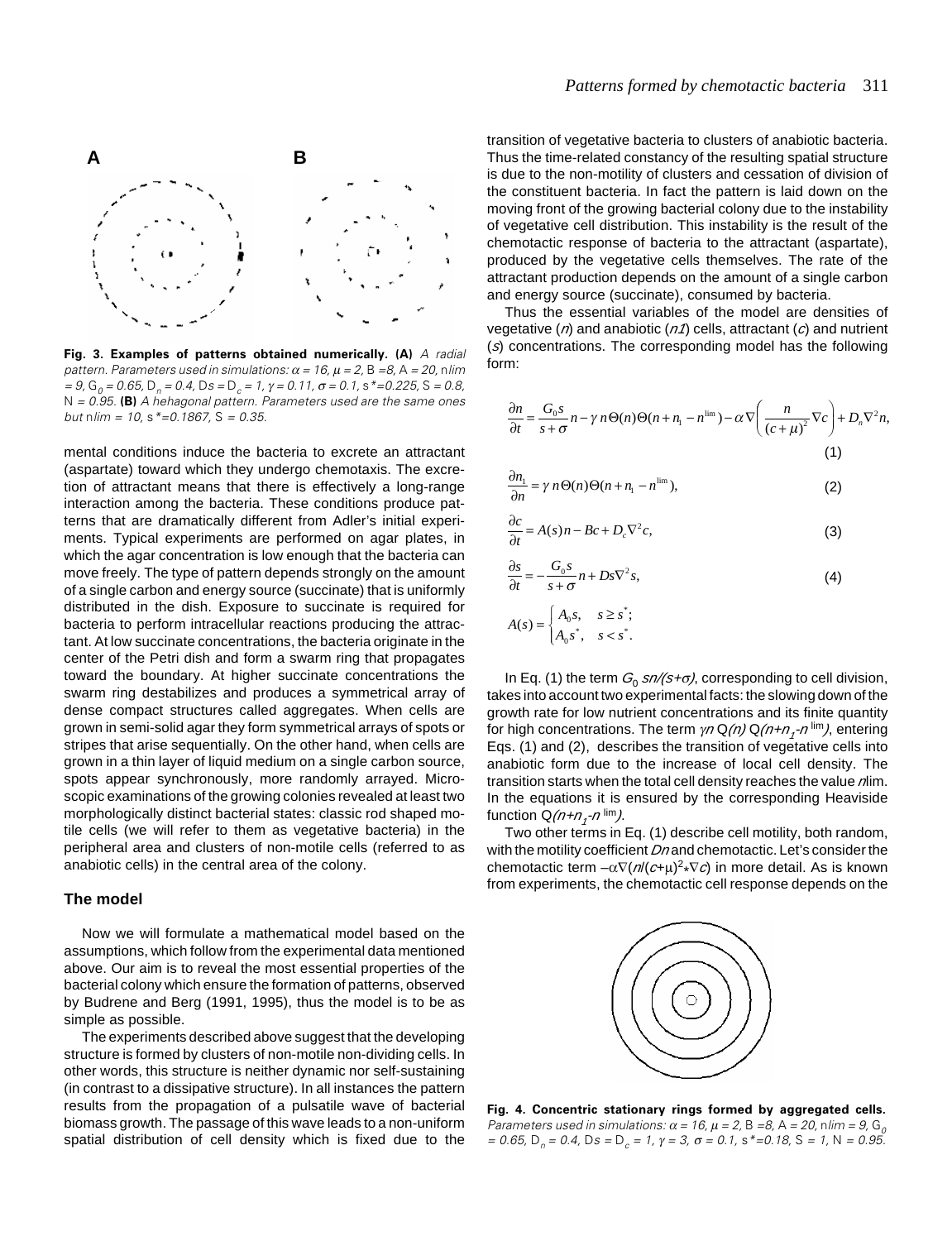

**Fig. 5. Elongated cell aggregates (stripes).** Parameters used in simulations:  $\alpha$  = 16,  $\mu$  = 2, B = 8, A = 20, nlim = 15, G<sub>0</sub> = 0.8, D<sub>n</sub> = 0.4, Ds =  $D_c = 1$ , γ = 3, σ = 0.1, s \*=0.36, S = 0.5, N = 1.15.

attractant receptor occupation (Brown and Berg, 1974). Here  $\mu$  is the dissociation constant of the receptor. For low attractant concentration  $(c<\epsilon\mu)$  chemotactic velocity is proportional to the attractant concentration gradient ∇*c* with the proportionality coefficient  $\alpha$ . With the increase of the attractant concentration the cellular sensitivity to the attractant gradient significantly decreases.

Equation (3) describes attractant production, decay and diffusion. The essential assumption is that its production by vegetative cells depends on the nutrient concentration (Brenner *et al*., 1998). Below a certain basic nutrient level *s\**, its rate is constant, while above this level it grows with the nutrient concentration.

The last equation describes evolution of the nutrient distribution depending on its consumption by bacteria and on diffusion.

#### **Results**

The model, formulated above, was treated both analytically and numerically. In the linear analysis, given in the Appendix, the stability of the expanding ring on the edge of the growing bacterial colony was examined. As a result the conditions for parameters were obtained, which correspond to the patterns observed in experiments. These values of parameters were used in calculations.

Numerical simulations of Eqs. (1)–(4) were performed in the polar reference frame using the method of splitting related to physical processes in the domain  $0 < r < R$ ,  $0 < \varphi < 2\pi$ , where R is the radius of the Petri dish. For the initial conditions the following values were taken:  $n = N$  in  $0 < r < R_0$ ,  $0 < \varphi < 2\pi$  and  $s = S$ ,  $c =$ 



**Fig. 6. The dynamics of pattern formation** (see details in the text). Parameters used in simulations: α = 16, μ = 2, Β =8, Α = 20, nlim = 15, G<sub>0</sub> = 0.8, D<sub>n</sub> = 0.4, Ds = D<sub>c</sub> = 1, γ = 3,  $\sigma = 0.1$ , s  $* = 0.36$ , S = 0. 5, N = 1.15.

 $n1 = 0$  in  $0 < r < R$ ,  $0 < \varphi < 2\pi$ , where  $R_0$  is the radius of inoculation. In the area of inoculation the initial level of bacterial density *N* was disturbed by a random noise. For the boundary conditions zero fluxes at  $r = 0$ ,  $r = R$  were taken.

Numerical experiments have shown that the main parameters, influencing the type of the emerging pattern are the initial cell density *N* and nutrient concentration *S*, chemotaxis strength α, the threshold for attractant production *s*\* and the rate of transition of vegetative cells into anabiotic form γ. By variation of these parameters it appeared possible to obtain numerically patterns observed in experiments and to investigate the dynamics of their formation.

For low nutrient concentrations the cell density in the moving ring does not reach the threshold value for the transition into the anabiotic state. The attractant concentration is not sufficient for the break of stability of the uniform cell distribution along the ring. Thus, the latter moves in an autowave fashion (Fig. 2).

For higher initial nutrient concentration cell density in the expanding ring becomes sufficient both for the break of stability of the uniform cell distribution and for their aggregation. In particular, if after the formation of the successive set of aggregates the expanding ring had time to grasp a certain part of the cells, participating in aggregation, then a radial pattern is formed (Fig. 3A). Aggregates of the next set appear both opposite the previous ones and between them. On the other hand, if the expanding ring had no time to grasp cells from the previous set of aggregates, the hexagonal pattern is formed (Fig. 3B). In this case aggregates of the net set appear only between the previous ones.

If the rate of cell transition into anabiotic state is increased, the attractant production is not sufficient for the ring segmentation. Thus the emerging pattern has the shape of stationary concentric cell rings (Fig. 4).

In the case when cells have not completely consumed nutrients behind the moving edge of the bacterial colony, after aggregation they start to move in the reverse direction. Simultaneously some of them transform into the anabiotic state and thus the stripes are formed (Fig. 5).

In Fig. 6 the dynamics of aggregate formation is observed. A part of cells from the expanding ring stops, while the rest ones continue to move forward (Fig. 6A). In a certain moment, when the attractant concentration reaches the critical value, the stationary ring breaks into separate aggregates (Fig. 6B). This process repeatedly continues till the edge of the Petri dish is reached (Fig. 6C).

> Thus the results of numerical experiments demonstrate that the model, suggested in the present paper, quite adequately reflects the mechanism of intercellular regulation in the bacterial colony, causing the formation of complex spatial patterns. By variation of the model parameters it appeared possible both to reproduce numerically the patterns, observed in experiments and to examine the dynamics of their formation.

#### *Acknowledgments*

*This work was supported by grants from the Russian Foundation of Basic Research and by the grant of support for leading scientific schools of Russia.*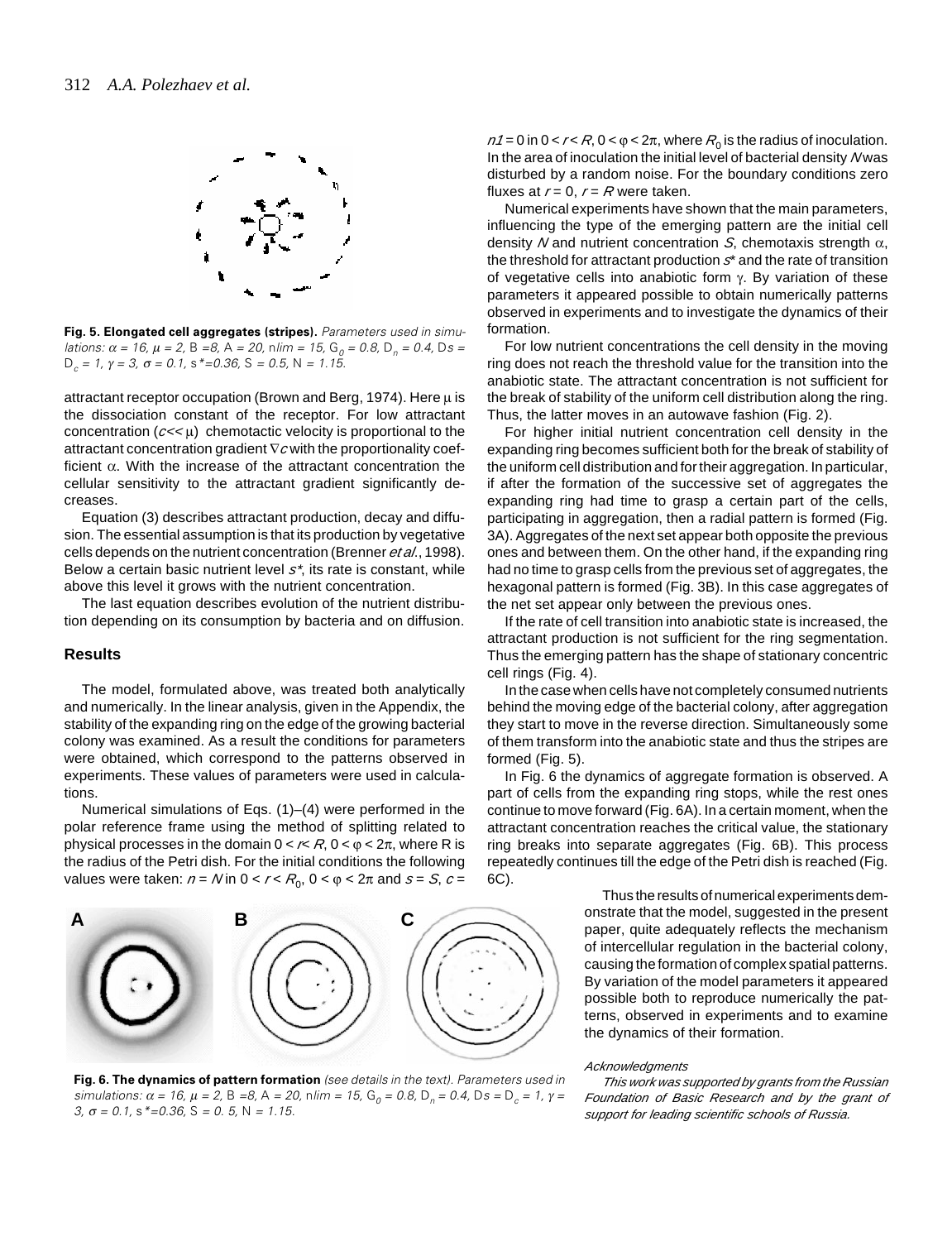#### **References**

- ADLER, J. (1966). Chemotaxis in bacteria. *Science*. 153:708-716.
- ADLER, J. (1969). Chemoreceptors in bacteria. *Science*. 166:1588-1597.
- AGLADZE, K., BUDRIENE, E., IVANITSKY, G., KRINSKY, V., SHAKHBAZYAN, V. and TSYGANOV, M. (1993). Wave mechanisms of pattern formation in microbial populations. *Proc. R. Soc. Lond. B. Biol. Sci.* 253: 131-135.
- ALT, W. and LAUFFENBURGER, D.A. (1987). Transient behavior of a chemotaxis system modeling certain types of tissue inflammation. *J. Math. Biol*. 16:141-163.
- BEN-JACOB, E., COHEN, I., SHOCHET, O., ARANSON, I., LEVINE, H. and TSIMRING. L. (1995). Complex bacterial patterns. *Nature.* 373:566-567.
- BERG, H. C. and BROWN, D. A. (1972). Chemotaxis in *Escherichia coli* analysed by three dimensional tracking. *Nature.* 239:500-504.
- BONNER, J. (1967). The Cellular Slime Molds. Princeton University Press, Princeton, NJ, 205 pp.
- BRENNER, M. P., LEVITOV, L. S. and BUDRENE, E. O. (1998). Physical mechanisms for chemotactic pattern formation by bacteria. *Biophys. J*. 74: 1677–1693.
- BROWN, D.A. and BERG, H.C. (1974). Temporal stimulation of chemotaxis in *Escherichia coli. Proc. R. Soc. Lond. B. Biol. Sci.* 71: 1388–1392.
- BRUNO, W. (1992). *CNLS Newsletter.* 82:1-10.
- BUDRENE, E. and BERG, H. (1991). Complex patterns formed by motile cells of *Escherichia coli*. *Nature*. 349:630-633.
- BUDRENE, E. and BERG, H. (1995). Dynamics of formation of symmetrical patterns by chemotactic bacteria. *Nature*. 376:49-53.
- BUDRIENE, E.O., POLEZHAEV, A.A. and PTITSYN, M.O. (1988). Mathematical modelling of intercellular regulation causing the formation of spatial structures in bacterial colonies. *J. theor. Biol*. 135:323–341.
- HOUSER, G. (1885). Uber Fäulmisslakterien und deren Beriehungen zur Septicämie. Leipzig, F.G.V. Vogel.
- KELLER, E.F. and SEGEL, L.A. (1970). Initiation of slime mold aggregation viewed as an instability. *J. Theor. Biol.* 26:399-415.
- KELLER, E.F. and SEGEL, L.A. (1971). Travelling bands of chemotaxis system modeling certain types of tissue inflammation. *J. Math. Biol*. 16: 141–163.
- LAUFFENBURGER, D.A. and KENNEDY, C.R. (1983). Localized bacterial infec-

tion a distributed model for tissue inflammation. *J. Math. Biol*. 24: 691-722.

- MITTAL, N., BUDRENE, E.O., BRENNER, M. P. and VAN OUDENAARDEN, A. (2003). Motility of *Escherichia coli* cells in clusters formed by chemotactic aggregation. *Proc. Natl. Acad. Sci. USA.* 100: 13259 – 13263.
- MURRAY, J.D. (1989). Mathematical Biology. Berlin, Springer-Verlag. [2nd corrected edition 1993]. 760 pp.
- MURRAY, J.D., DEEMING, D.C. and FERGUSON, M.W.J. (1990). Size-dependent pigmentation–pattern formation in embryos of Alligator mississipiensis: time of initiation of pattern generation mechanisms. *Proc. R. Soc. Lond. B. Biol. Sci*. 239: 279–293
- MURRAY, J.D. and MYERSCOUGH, M.R. (1991). Pigmentation pattern formation on snakes. *J. Theor. Biol*. 149: 339–360.
- NANJUNDIAH, V. (1973). Chemotaxis, signal relaying and aggregation morphology. *J. Theor. Biol.* 30: 63–105.
- NOSSAL, R. (1972). Growth and movement of rings of chemotactic bacteria. *Exp. Cell. Res.* 75: 138-142.
- OSTER, G.F. and MURRAY, J.D. (1989). Patterns formation models and developmental constrains. J. Exp. Zool. 251:186–202.
- PFEFFER, W. (1884). *Untersuch. Bot. Inst. Tubingen.* 1:363.
- SEGALL, J. E., BLOCK, S. and BERG, H. C. (1986). Temporal comparisons in bacterial chemotaxis. *Proc. Natl. Acad. Sci. USA.* 83:8987-8991.
- STOCK, J. B. and SURETTE, M. G. (1996). Chemotaxis. *In Escherichia coli* and *Salmonella.* F. C. Neidardt, editor. ASM Press, Washington, DC. 1103-1129.
- TSIMRING, L., LEVINE, H., ARANSON, I., JACOB, E.B., COHEN, I., SHOCHET, O. and REYNOLDS, W. (1995). Aggregation patterns in stressed bacteria. *Phys. Rev. Lett.* 75:1859-1862.
- TYSON, R. (1996). Pattern formation by *E. coli* mathematical and numerical investigation of a biological phenomenon. Ph.D. thesis. University of Washington, Seattle.
- WOLFE, A. J. and BERG, H. (1989). Migration of bacteria in semi-solid agar. *Proc. Natl. Acad. Sci. USA.* 86:6973-6977.
- WOODWARD, D. E., TYSON, R., MYERSCOUGH, M., MURRAY, J. D., BUDRENE, E. and BERG, H. (1995). Spatio-temporal patterns generated by *Salmonella typhimurium. Biophys. J*. 68:2181-2189.

## **Mathematical Appendix**

Here we obtain the conditions for instability of the expanding ring on the front of the growing colony. As the total cell density is small there we disregard the transition of vegetative cells into anabiotic form. We also neglect the first term in Eq. (1) assuming that the characteristic tine of cell division is large compared with that of the cell motility. Then Eqs. (1), (3) take the following form:

$$
\frac{\partial n}{\partial t} = -\alpha \nabla \left( \frac{n}{\left( c + \mu \right)^2} \nabla n \right) + D_n \nabla^2 n, \tag{A1}
$$

$$
\frac{\partial c}{\partial t} = A(s)n - Bc + D_c \nabla^2 c.
$$
 (A2)

Linearizing Eqs. (A1), (A2) near the uniform steady state ( $n_0$ ,  $c_0$ ), where  $A(s)n_0 = Bc_0$ , we obtain

$$
\frac{\partial n}{\partial t} = -\left(\frac{\alpha n_0}{(c_0 + \mu)^2}\right) \nabla^2 n + D_n \nabla^2 n,
$$
\n(A3)

$$
\frac{\partial c}{\partial t} = A(s)n - Bc + D_c \nabla^2 c.
$$
 (A4)

Here  $n \neq c$  and  $c \neq d$  are deviations from the steady state  $n_0$  and  $c_0$ 

respectively. Taking them in the form δ δ  $\binom{\delta n}{\delta c}e^{i\overline{k}\overline{x}+\lambda t}$  $\left( \right)$  $\int e^{ik\bar{x} + \lambda t}$ , we arrive at the following dispersion equation:

$$
\lambda^{2} + [k^{2}(D_{n} + 1) + B]\lambda + k^{2}D_{n}(k^{2} + B) - \frac{A(s)\alpha n_{0}k^{2}}{(\mu + c_{0})^{2}} = 0.
$$
\n(A5)

The uniform state is unstable due to the bacterial motility, if there exists an interval of wave numbers  $k^2$  for which one of the eigenvalues of Eq. (A5) is positive. It can be so if the free term of Eq. (A5) is negative: